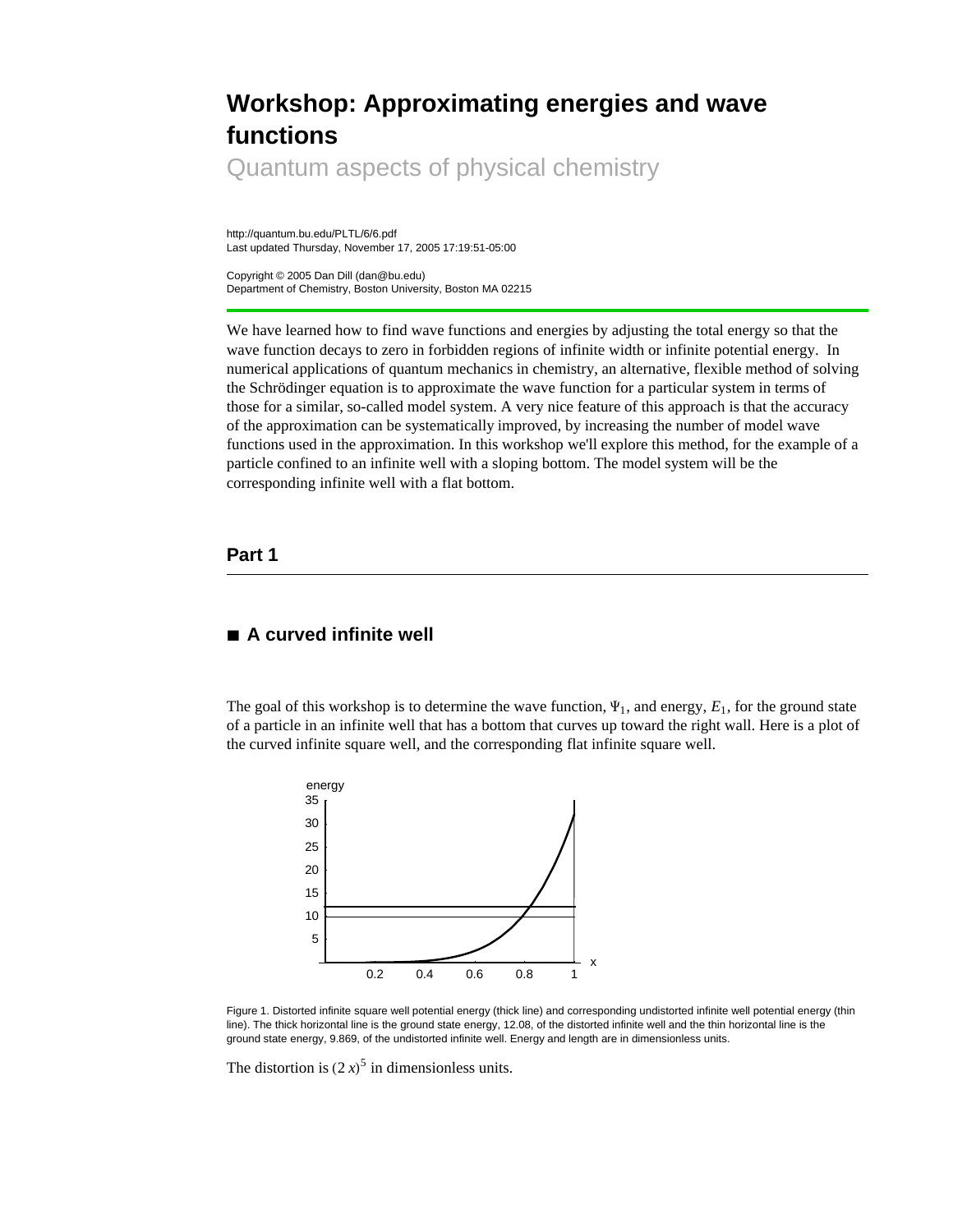1. We know that the ground state energy of a particle of mass *m* confined in a infinite square well of width *L* is  $h^2/(8m L^2)$ . If we assume the particle is an electron, determine the units of energy if the width is 2.0 Å. Answer  $1.5 \times 10^{-18}$  J.

2. Show that this means that the distorted well potential energy rises from 0 J at the left wall to  $48 \times 10^{-18}$  J at the right wall.

#### ■ **Exact ground state energy wave function**

So that we have a point of comparison, we can determine the exact energy and wave function of the distorted and undistorted well by solving the curvature form of the Schrödinger equation, by adjusting the total energy so the wave function has a single loop and decays to zero at each edge of the infinite well.

The result is that the ground state energy of the distorted square well,  $E_1 = 12.1$ , is about 20% higher than that of the undistorted well,  $E_0 = 9.9$ .

3. Explain why the ground state energy of the distorted well must be higher than that of the undistorted well.

Here is a plot of the ground state wave function,  $\Psi_1(x)$  (thick curve), of the distorted and the wave function,  $\psi_1(x) = \sqrt{2} \sin(\pi x)$  (thin curve), of the undistorted well.



Figure 2. Ground state wave function,  $\Psi_1(x)$  (thick curve), of the distorted well and the wave function,  $\psi_1(x) = \sqrt{2} \sin(\pi x)$  (thin curve), of the undistorted well.

Here is a plot of the curvature,  $d^2 \Psi_1 / dx^2$ , of the exact ground state wave function.



Figure 3. Curvature,  $d^2\Psi_1/dx^2$  of the exact ground state wave function.

4. From the plot of the potential energy and the total energy, does the distorted well have a forbidden region *between* the infinite potential energy wall at  $x = 0$  and  $x = 1$ ? If so,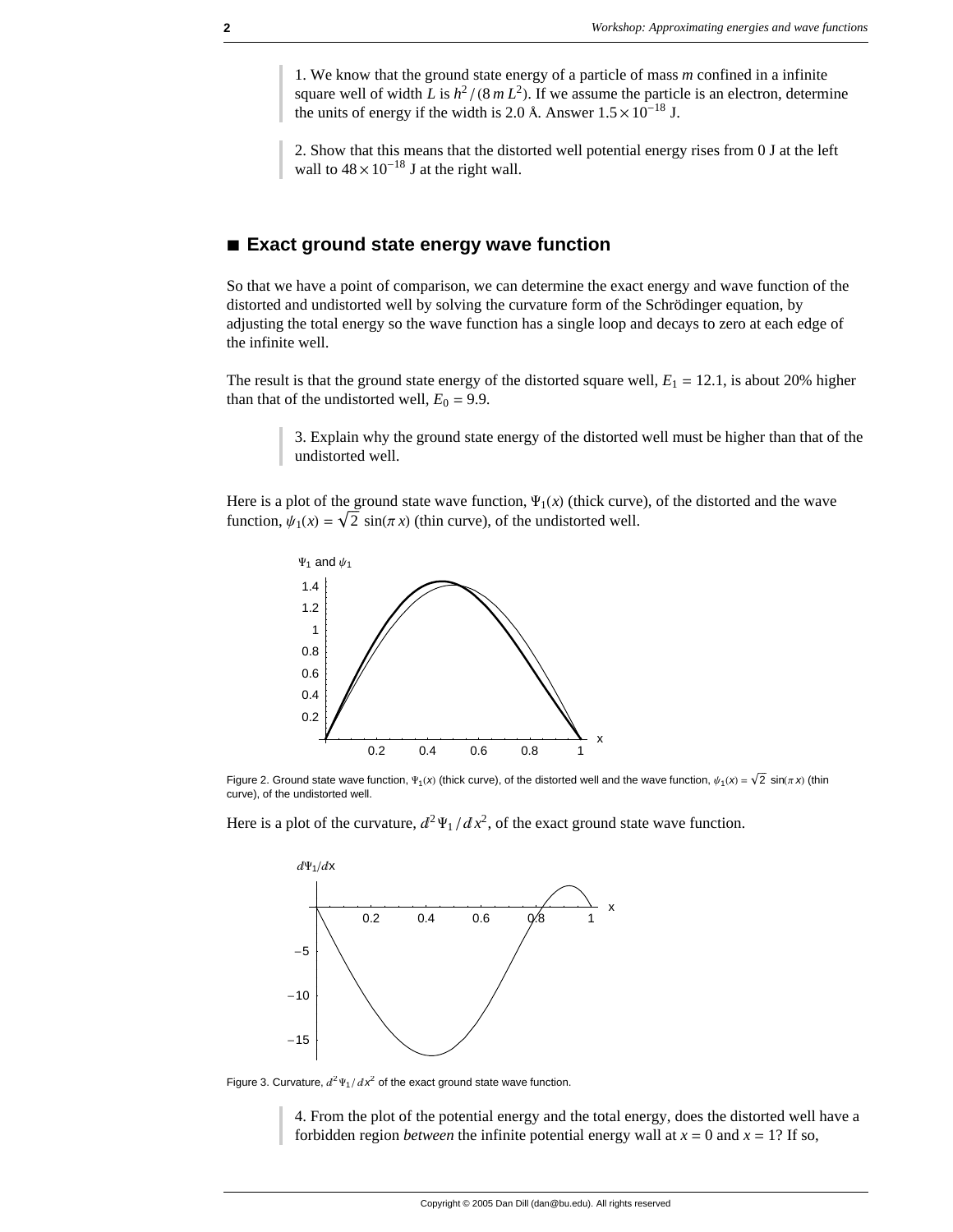indicate the corresponding classical turning point and the inflection point in the wave function.

Here is a plot of the difference,  $\Psi_1(x) - \psi_1(x)$ , between the exact and the model system ground state wave functions.



Figure 4. Wave function difference,  $\Psi_1(x) - \psi_1(x)$ .

5. Account for the difference in these two wave functions, in terms of the difference in the corresponding potential energies.

#### **à First order approximation to energy**

An alternative to using the curvature form of the Schrödinger equation to determine the energy and wave function of the distorted well, is to solve for these quantities by expanding in the basis of wave functions of the undistorted well. The general form of this expansion for wave function,  $\Psi_{\alpha}$ , of the distorted well with  $\alpha$  loops and energy  $E_{\alpha}$  is

$$
\Psi_\alpha = \sum_j \psi_j \, c_{j,\alpha}.
$$

The simplest approximation to the ground state wave function,  $\Psi_1$ , of the distorted well is to include just a single term,

$$
\Psi_1 = \sum_j \psi_j c_{j,1} \approx \psi_1 c_{1,1}.
$$

Since the wave functions of the undistorted well are normalized, we can ensure that  $\Psi_1$  is normalized by setting the coefficient  $c_{1,1}$  equal to one. This means that at this level of approximation, we assume the distortion in the potential energy *does not change the wave function* from that of the undistorted potential.

Once we have an approximation to the wave function, we can use the Schrödinger equation to determine the corresponding approximation to the energy.

$$
H\Psi_1 \approx H \psi_1 \approx E_1 \psi_1
$$

Here is how to work with this approximate Schrödinger equation. Because  $\psi_1$  is not really an eigenfunction of *H*, the result of operating with *H* on  $\psi_1$  will *not* be proportional to  $\psi_1$  and so we have no proportionality that we can use to identify the approximate eigenvalue.

Instead, what we can do is multiply both sides of the second approximate equality by  $\psi_1^*$  and then integrate over the well. The result is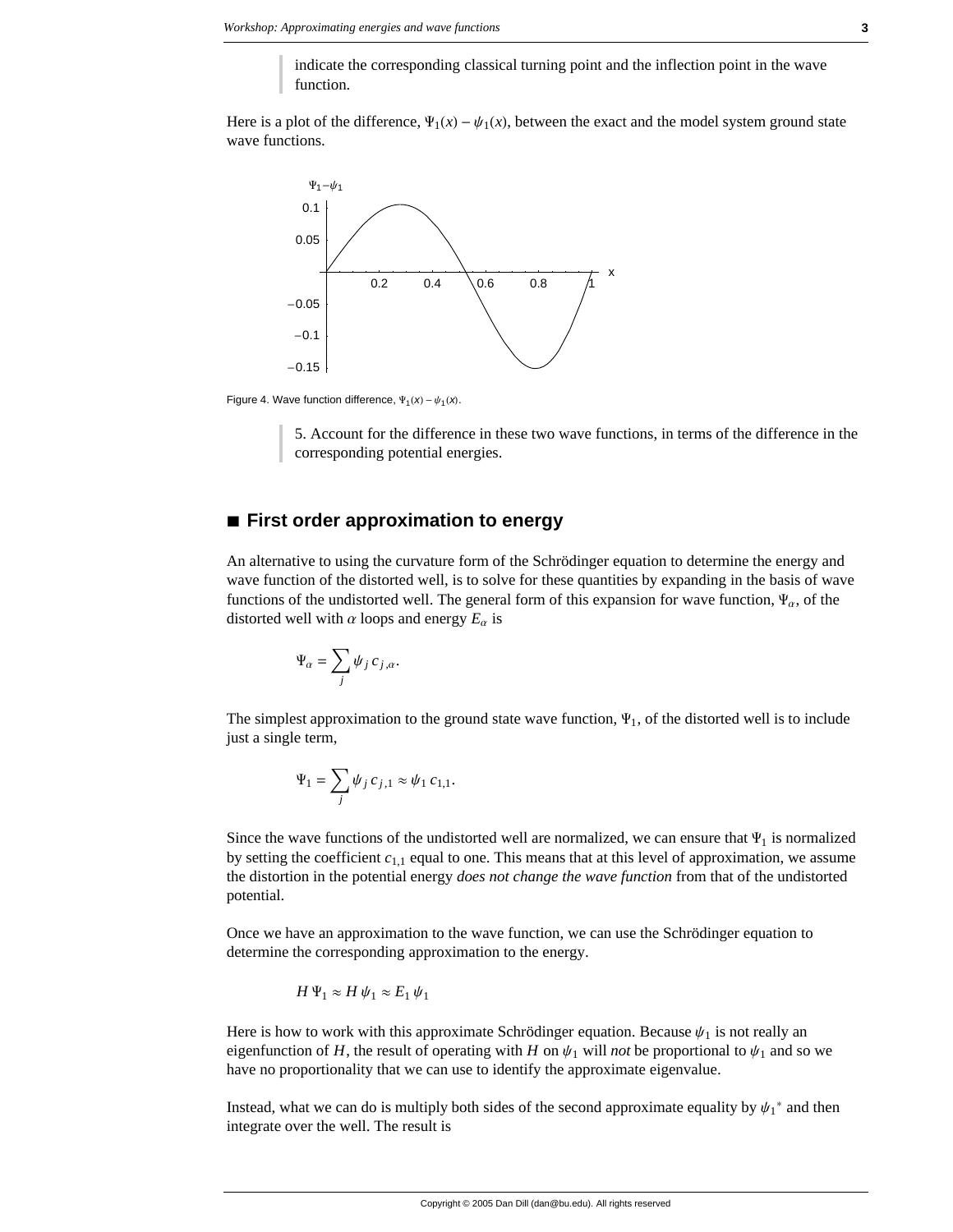$$
\int_0^1 \psi_1(x)^* H(x) \psi_1(x) dx \approx E_1
$$

That is, the first approximation to the energy is

$$
E_1 \approx E_1^{(1)} = \int_0^1 \psi_1(x)^* H(x) \psi_1(x) dx
$$

To evaluate the integral it is very helpful to express the Hamiltonian in terms of the Hamiltonian,  $H^{(0)}$ , of the undistorted potential, that is, to write  $H = H^{(0)} + (H - H^{(0)})$ . The difference  $H - H^{(0)}$  is called the *perturbation* to the undistorted hamiltonian.

> 6. Show that since the perturbation,  $H - H^{(0)}$ , between the distorted well and the undistorted well is the potential energy,  $(2x)^5$ , the first approximation to the energy can be expressed as

$$
E_1^{(1)} = \epsilon_1 + \int_0^1 \psi_1(x)^* (2x)^5 \psi_1(x) dx
$$

where we use the symbol  $\epsilon_j = j^2 h^2 / (8 m L^2)$  for the energies of the undistorted well.

7. The integral  $\int_0^1 \psi_1(x)^* (2x)^5 \psi_1(x) dx$  evaluates to 2.512. Evaluate, in dimensionless units, the first approximation to the energy of the distorted well. Answer: 12.38.

8. Evaluate the percentage error in the first approximation to the energy. Answer: 2.48%

#### ■ Accuracy of the first order approximation to energy

The net result of the simplest, so-called *first order approximation* scheme is that we can estimate the ground state energy,  $E_1$ , of a system in terms of the energy,  $\epsilon_1$ , and ground state wave function,  $\psi_1$ , of a model system as

$$
E_1 \approx \epsilon_1 + \int_0^1 \psi_1(x)^* (H - H^{(0)}) \psi_1(x) dx,
$$

where the perturbation  $H - H^{(0)}$  is the operator corresponding to the difference between the actual system and the model system. In the example above,  $H - H^{(0)} = (2x)^5$ .

We have seen that this very simple approximation does a very good job in predicting the energy of the system, in that the error is only 2.48%. Let's see how this scheme works for a modified version of the distorted well.

9. Show that the first order estimate of the ground state energy of an infinite well with distorted potential energy  $H - H^{(0)} = (4x)^5$  is  $E_1 \approx E_1^{(1)} = 90.27$ .

The exact ground state energy is  $E_1 = 29.63$ . This means that now the percentage error is 502%! Indeed, the zero order energy—the energy of the undistorted potential, 9.86 units—is closer to the exact energy than is the first order approximation. Let's see if we can understand why now the error in the first order approximation to the energy is so much greater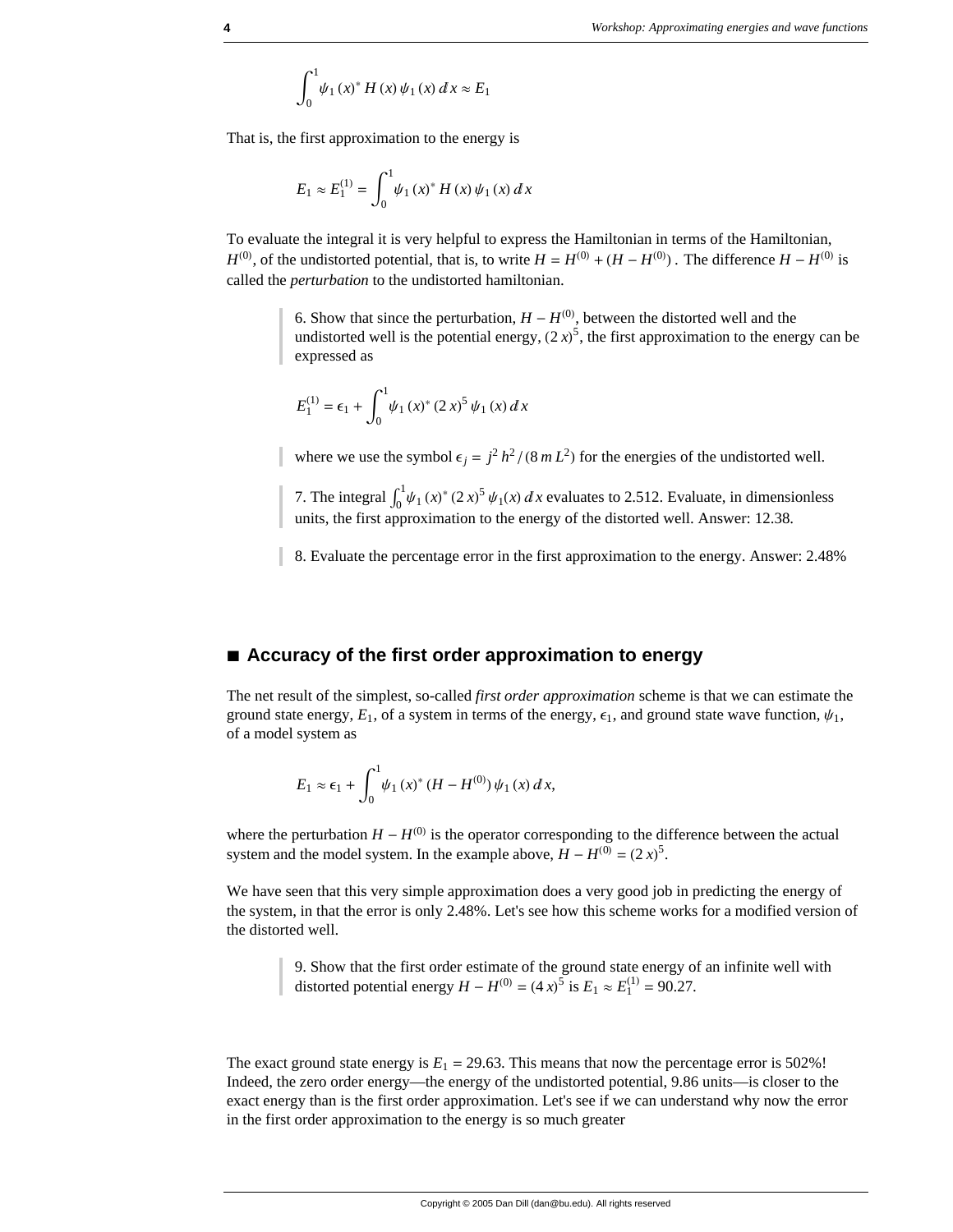Here is a plot of the new distorted potential energy and that of the undistorted well, together with the corresponding ground state energies, shown as horizontal lines.



Figure 5. Modified (thick line) and original (thick, dashed line) distorted infinite square well potential energy and corresponding undistorted infinite well potential energy (thin line). The horizontal lines are the ground state energy, 29.63, of the modified distorted infinite well (thick line) and the ground state energy, 12.08, of the original distorted infinite well (thick, dashed line). The thin horizontal line is the ground state energy, 9.869, of the undistorted infinite well. Energy and length are in dimensionless units.

Here is a plot of the ground state wave function,  $\Psi_1(x)$  (thick curve), of the modified distorted well, and the wave function,  $\psi_1(x) = \sqrt{2} \sin(\pi x)$  (thin curve), of the undistorted well.



Figure 6. Ground state wave function,  $\Psi_1(x)$  (thick curve), of the modified distorted well, with potential energy  $(4x)^5$ , and the wave function,  $\psi_1(x) = \sqrt{2} \sin(\pi x)$  (thin curve), of the undistorted well.

10. From the plot of the potential energy and the total energy, does the modified distorted well have a forbidden region *between* the infinite potential energy wall at  $x = 0$  and  $x = 1$ ? If so, indicate the corresponding classical turning point and the inflection point in the wave function.

11. Compare the exact ground state wave function for the original distorted potential energy,  $(2x)^5$ , and the new distorted potential energy,  $(4x)^5$ . Based on your comparison can you anticipate when the first order approximation to the energy will work well and when it will not?

## ■ Second order approximation to the energy; first order approximation **to the wave function**

The next simplest approximation to the ground state wave function,  $\Psi_1$ , of the distorted well is to include two terms in the expansion of the distorted well wave function,

$$
\Psi_1 = \sum_j \psi_j \, c_{j,1} \approx \psi_1 \, c_{1,1} + \psi_2 \, c_{2,1}.
$$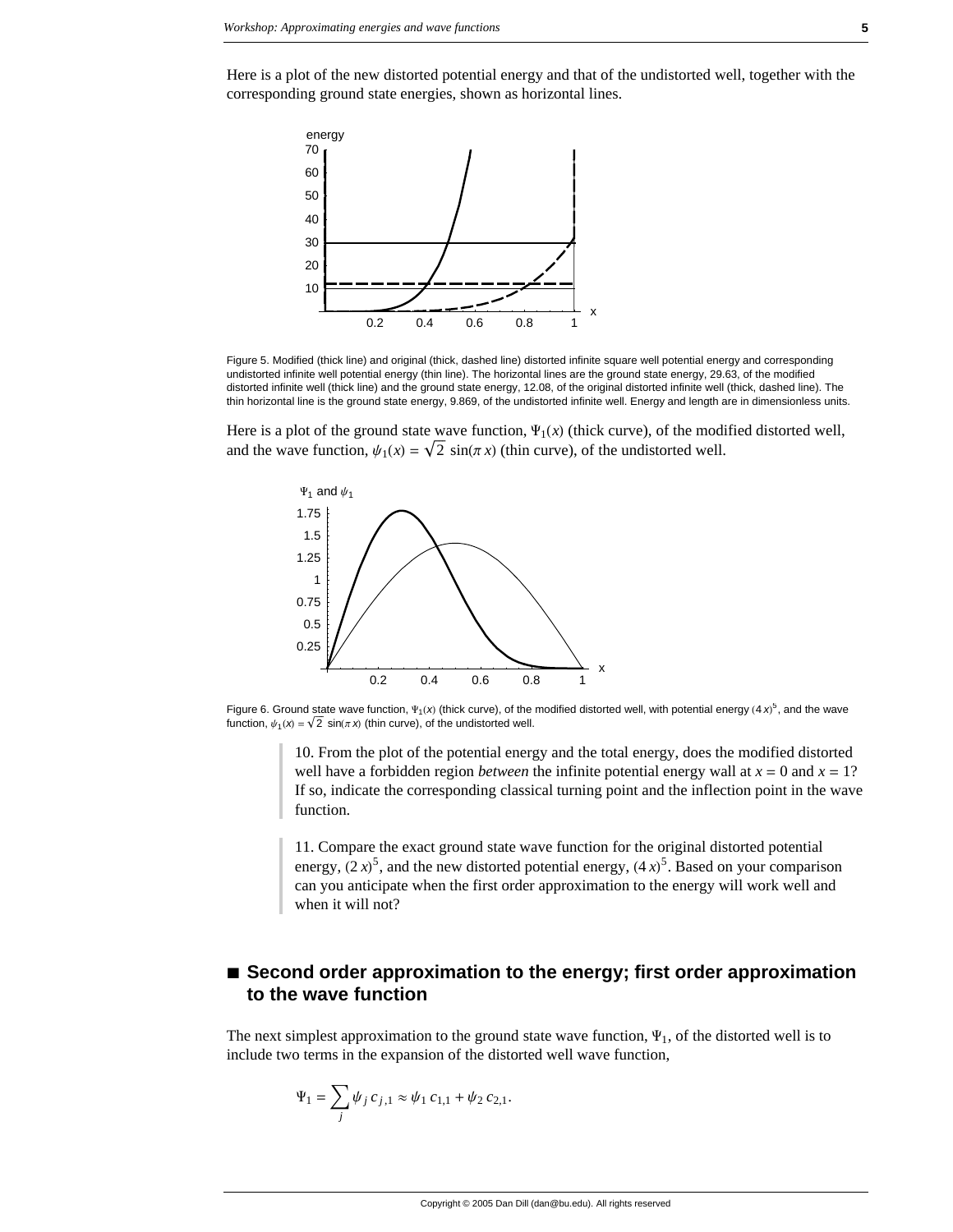As before, once we have an approximation to the wave function, we can use the Schrödinger equation to determine the corresponding approximation to the energy,

 $H \Psi_1 \approx H \{ \psi_1 c_{1,1} + \psi_2 c_{2,1} \} \approx E_1 \{ \psi_1 c_{1,1} + \psi_2 c_{2,1} \}.$ 

At this point, though, we have to proceed differently, since we do not know the relative contributions of the two undistorted wave functions, that is, since we do not know the expansion coefficients  $c_{1,1}$ and *c*2,1.

The first step is to transform the Schrödinger equation into two algebraic equations, that we can then try to use to determine the unknown expansion coefficients. One of the "secret handshakes" of quantum mechanics is the way to carry out the transformation to algebraic equations. This is done by first multiplying the approximate Schrödinger equation by  $\psi_1^*$  and then integrating over the potential energy well.

12. Show that the result of these steps is

$$
H_{1,1} c_{1,1} + H_{1,2} c_{2,1} \approx E_1 c_{1,1},
$$

in terms of the matrix elements  $H_{j,k} = \int_0^1 \psi_j(x)^* H \psi_k(x) dx$ .

In a similar way we can get another algebraic equation using  $\psi_2^*$ ,

$$
H_{2,1}c_{1,1} + H_{2,2}c_{2,1} \approx E_1c_{2,1}.
$$

The next step is to get numerical values for the *matrix elements*  $H_{jk}$ . To do this we need the integrals

$$
\int_0^1 \psi_1(x)^* (2x)^5 \psi_2(x) dx = -2.920
$$

and

$$
\int_0^1 \psi_2(x)^* (2x)^5 \psi_2(x) dx = 4.397,
$$

where the values are in dimensionless energy units.

13. Determine the values of  $H_{1,1}$ ,  $H_{1,2}$ ,  $H_{2,1}$  and  $H_{2,2}$ , in dimensionless energy units. Answer: 12.38, -2.92, -2.92 and 43.87.

14. Use these values of  $H_{j,k}$ , to reduce the Schrödinger equation to the two algebraic equations

 $12.38 c_{11} - 2.92 c_{21} = E_1 c_{11}$ 

and

$$
-2.92 c_{1,1} + 43.87 c_{2,1} = E_1 c_{2,1}.
$$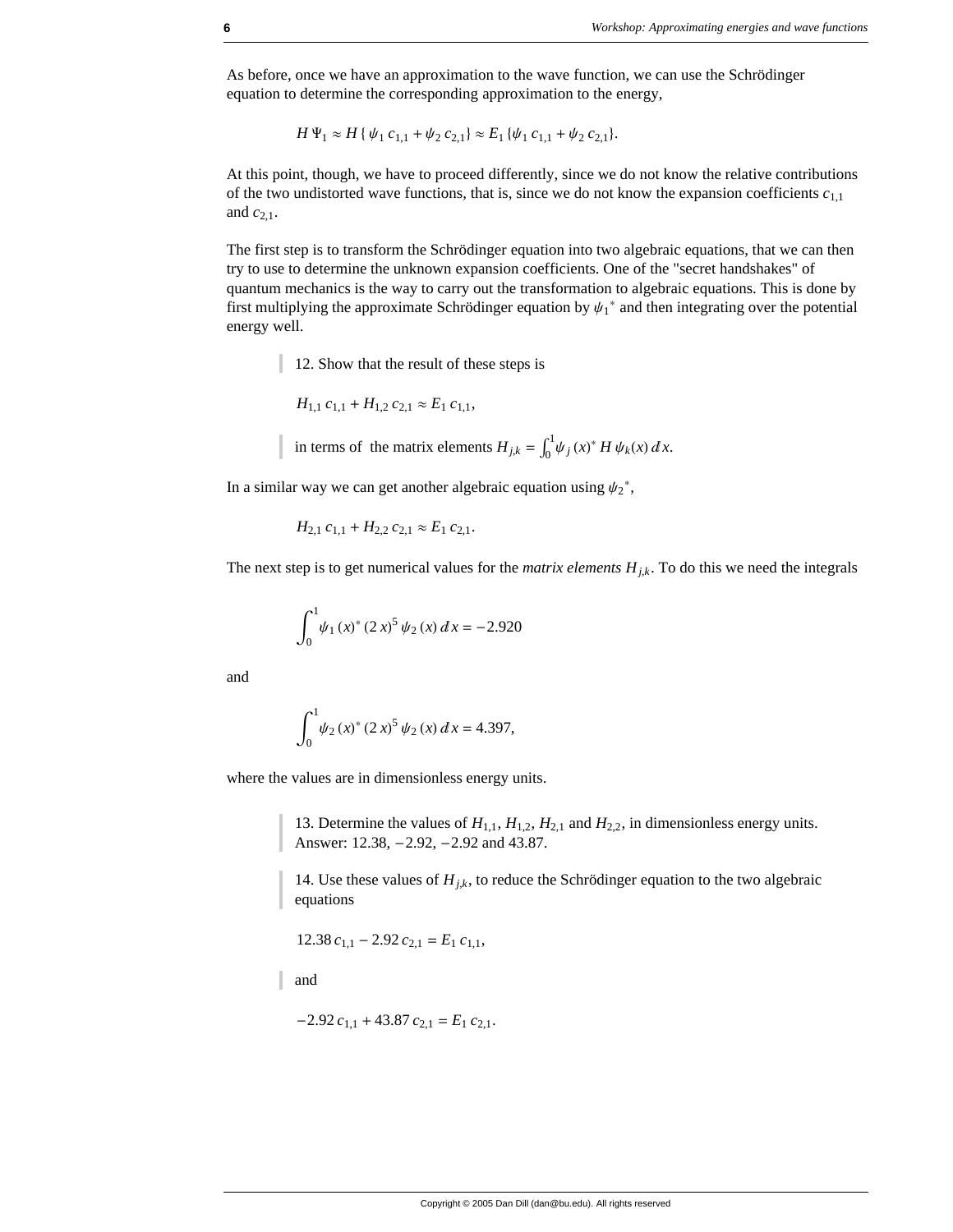## ■ Ensuring that we can solve the approximation: The secular equation and the second order approximation to the energy

Using matrix notation, the algebraic equations of the second order approximation can be written compactly as

$$
(\mathbf{H} - E_{\alpha} \mathbf{I}) \mathbf{c} = \left[ \begin{pmatrix} H_{1,1} & H_{1,2} \\ H_{2,1} & H_{2,2} \end{pmatrix} - E_{\alpha} \begin{pmatrix} 1 & 0 \\ 0 & 1 \end{pmatrix} \right] \begin{pmatrix} c_{1,\alpha} \\ c_{2,\alpha} \end{pmatrix} =
$$
  

$$
\begin{pmatrix} 12.38 - E_{\alpha} & -2.92 \\ -2.92 & 43.87 - E_{\alpha} \end{pmatrix} \begin{pmatrix} c_{1,\alpha} \\ c_{2,\alpha} \end{pmatrix} = 0.
$$

15. Carry out the matrix multiplication in the last equality to show that this equation is equivalent to the two algebraic equations, with  $E_1$  replaced by  $E_\alpha$  and the corresponding second index on the expansion coefficients by  $\alpha$ .

We'll see in a moment why we have replaced  $E_1$  with the more general symbol  $E_a$ , and correspondingly introduced the subscript  $\alpha$  in the expansion coefficients.

If we could find the inverse matrix,  $(\mathbf{H} - E_{\alpha} \mathbf{I})^{-1}$ , then since  $(\mathbf{H} - E_{\alpha} \mathbf{I})^{-1} (\mathbf{H} - E_{\alpha} \mathbf{I}) = \mathbf{I}$ , we would have the result

$$
(\mathbf{H} - E_{\alpha} \mathbf{I})^{-1} (\mathbf{H} - E_{\alpha} \mathbf{I}) \mathbf{c} = \mathbf{I} \mathbf{c} = \mathbf{c} = 0.
$$

That is, each of the expansion coefficients, and so the approximation to the wave function  $\Psi_{\alpha}$ , would *vanish!* To prevent this, we need to *not* be able to find the inverse matrix,  $(H - E_{\alpha} I)^{-1}$ .

It turns out that the inverse of a matrix is proportional to the inverse of its determinant. So, if we can arrange for the determinant of the matrix  $H - E_{\alpha} I$  to be equal to zero, then the inverse matrix will be infinite, and so effectively it will be undefined for the purposes of numerical computation.

The determinant,  $|\mathbf{H} - E_{\alpha} \mathbf{I}|$ , of the matrix  $\mathbf{H} - E_{\alpha} \mathbf{I}$  is

$$
\begin{vmatrix} 12.38 - E_{\alpha} & -2.92 \\ 02.92 & 43.87 - E_{\alpha} \end{vmatrix} = (12.38 - E_{\alpha}) \times (43.87 - E_{\alpha}) - (-2.92) \times (-2.92)
$$

This is a quadratic equation in the unknown energy,  $E_{\alpha}$ . Setting this quadratic equal to zero, we can solve for the two values of  $E_{\alpha}$  that satisfy the requirement that the matrix  $H - E_{\alpha} I$  not have an inverse.

16. Show that the two values of the energy are  $E_{\alpha=1} = 12.11$  and  $E_{\alpha=2} = 44.14$ .

What we have done is to find the two values of  $E_{\alpha}$  for which we will *not* be able to invert the matrix  $H - E_{\alpha} I$ , and so for which the values of the coefficients  $c_{1,\alpha}$  and  $c_{2,\alpha}$  will not vanish. The energies are found by solving  $|\mathbf{H} - E_{\alpha} \mathbf{I}| = 0$ . This is known as the *secular equation*. Finding the values of energy that solve the secular equation is how energy quantization arises in finding wave functions by expanding in a basis.

The exact value of the energy of the ground state of the distorted well is  $E_1 = 12.08$ , and that the first order approximation to the ground state energy is 12.38. The first, lowest energy that solves the secular equation, that is, the second order approximation to the energy of the ground state, is  $E_{\alpha=1} = 12.11$ , and so the second approximation to the energy is an improvement over the first order approximation to the energy, and now quite close to the exact energy, differing by only 0.03 diemsnsionless units (about  $0.25\%$ ).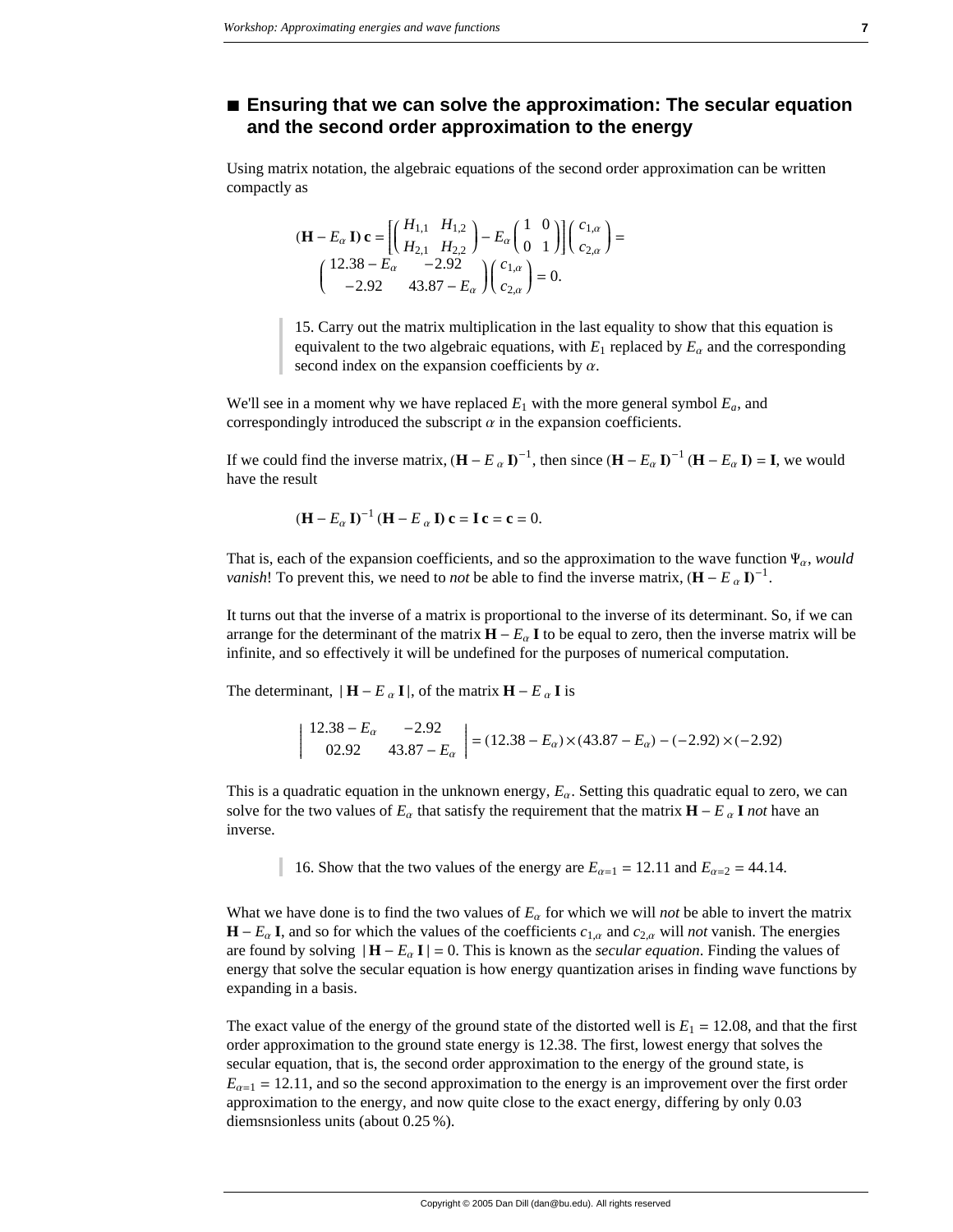## **Part 2**

#### **à Solving the first order approximation to the wave function**

At this point we know that

$$
\begin{pmatrix} 12.38 - E_{\alpha} & -2.92 \\ -2.92 & 43.87 - E_{\alpha} \end{pmatrix} \begin{pmatrix} c_{1,\alpha} \\ c_{2,\alpha} \end{pmatrix} = 0
$$

has a non-trivial solution (that is, other than the expansion coefficients all being equal to zero) for two special values of the energy,  $E_\alpha$ .

17. Show that the equations for  $\alpha = 1$  are

$$
\begin{pmatrix} H_{1,1} - E_1 & H_{1,2} \\ H_{2,1} & H_{2,2} - E_1 \end{pmatrix} \begin{pmatrix} c_{1,1} \\ c_{2,1} \end{pmatrix} = \begin{pmatrix} 0.269 & -2.92 \\ -2.92 & 31.8 \end{pmatrix} \begin{pmatrix} c_{1,1} \\ c_{2,1} \end{pmatrix} = 0
$$

and that the equations for  $\alpha = 2$  are

$$
\begin{pmatrix} H_{1,1} - E_2 & H_{1,2} \\ H_{2,1} & H_{2,2} - E_2 \end{pmatrix} \begin{pmatrix} c_{1,2} \\ c_{2,2} \end{pmatrix} = \begin{pmatrix} -31.8 & -2.92 \\ -2.92 & -0.269 \end{pmatrix} \begin{pmatrix} c_{1,2} \\ c_{2,2} \end{pmatrix} = 0
$$

The next step is to convert these two homogeneous algebraic equations into inhomogeneous equations. The way to do this is in two steps. The first step is to set one of the coefficients, say the first one, to the value one. The result is

$$
\begin{pmatrix} H_{1,1} - E_{\alpha=1} & H_{1,2} \\ H_{2,1} & H_{2,2} - E_{\alpha=1} \end{pmatrix} \begin{pmatrix} 1 \\ (c')_{2,1} \end{pmatrix} = \begin{pmatrix} 0.269 & -2.92 \\ -2.92 & 31.8 \end{pmatrix} \begin{pmatrix} 1 \\ (c')_{2,1} \end{pmatrix} = 0
$$
  

$$
\begin{pmatrix} H_{1,1} - E_{\alpha=2} & H_{1,2} \\ H_{2,1} & H_{2,2} - E_{\alpha=2} \end{pmatrix} \begin{pmatrix} 1 \\ (c')_{2,2} \end{pmatrix} = \begin{pmatrix} -31.8 & -2.92 \\ -2.92 & -0.269 \end{pmatrix} \begin{pmatrix} 1 \\ (c')_{2,2} \end{pmatrix} = 0
$$

This amounts to solving for the ratio of the two coefficients, and we indicate this by putting a prime on the other coefficient of each pair. We can later fix the absolute value of the two coefficients from each set of equations by requiring that the resulting wave functions be normalized.

The second step is to ignore the first equation of each set. The remaining equations

$$
(H_{2,2} - E_{\alpha=1}) (c')_{2,1} = -H_{2,1}
$$
  

$$
(H_{2,2} - E_{\alpha=2}) (c')_{2,2} = -H_{2,1}
$$

allow us to solve for the remaining coefficients,

$$
(c')_{2,1} = -(H_{2,2} - E_{\alpha=1})^{-1} H_{2,1}
$$

$$
(c')_{2,2} = -(H_{2,2} - E_{\alpha=2})^{-1} H_{2,1}.
$$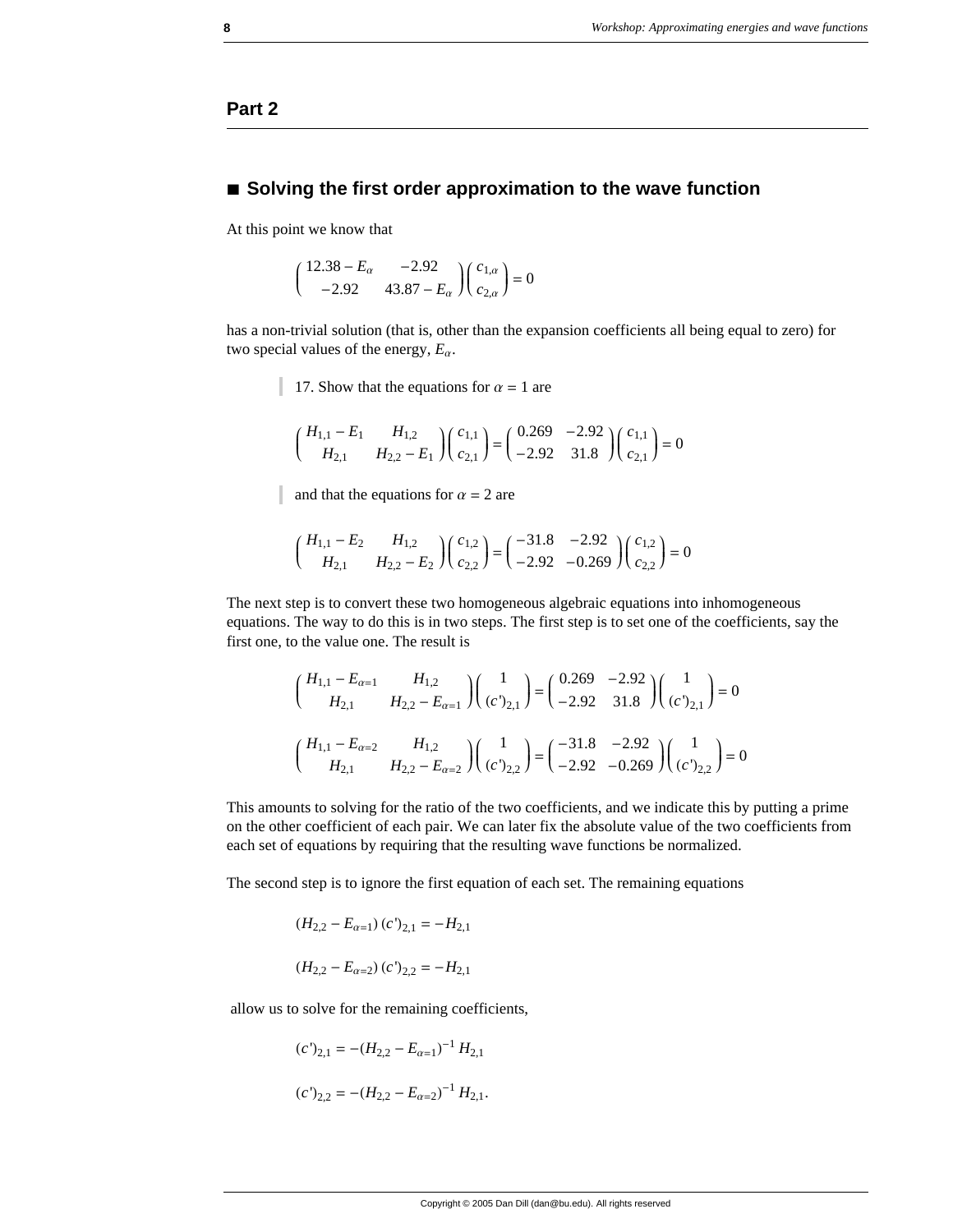18. Evaluate the coefficients  $(c')_{2,1}$  and  $(c')_{2,2}$ . Answer: 0.0919 and -10.9.

19. Show that the normalization constant of the first order approximation to the wave function is  $1/\sqrt{1+(c')_{2,\alpha}^2}$ .

20. Show that the normalized approximate wave functions are

 $\Psi_1 \approx \Psi_{1,\text{approx}} (x) = 1.41 \sin(\pi x) + 0.129 \sin(2 \pi x),$ 

 $\Psi_2 \approx \Psi_{2,\text{approx}} (x) = 0.129 \sin(\pi x) - 1.41 \sin(2 \pi x).$ 

Here is a comparison of the approximate wave function to the exact wave function of the distorted well and to the wave function of the undistorted well.



Figure 7. Exact ground state wave function,  $\Psi_1(x)$  (thick curve), of the distorted well, with potential energy (2 x)<sup>5</sup>, approximation to the exact wave function,  $\Psi_{1,\text{approx}}(x)$  (thick, dashed curve), and the wave function,  $\psi_1(x) = \sqrt{2} \sin(\pi x)$  (thin curve), of the undistorted well.

21. What do you conclude from the plot?

#### $\blacksquare$  The other approximate energy and wave function.

We determined two values of the energy such that the secular determinant vanishes. The second energy is an approximation to the first excited state of the distorted well.

22. Show that the zero order approximation to the energy of the first excited state is 39.48.

23. Show that the first order approximation to the energy of the first excited state,

$$
E_2 \approx \epsilon_2 + \int_0^1 \psi_2(x)^* (H - H^{(0)}) \psi_2(x) dx,
$$

gives the value  $E_2 \approx 43.87$ .

The exact value of the energy of the first excited state of the distorted well is  $E_2 = 43.77$ , and so once again, the first order approximation to the energy, 43.87, is quite good. The second energy that solves the secular equation, that is, the second order approximation to the energy of the first excited state, is  $E_{\alpha=2}$  = 44.14. Since  $E_{\alpha=2}$  is not as close to the exact energy as the first order approximation, in this case the first order approximation to the energy is doing a slightly better job than the second order approximation to the energy.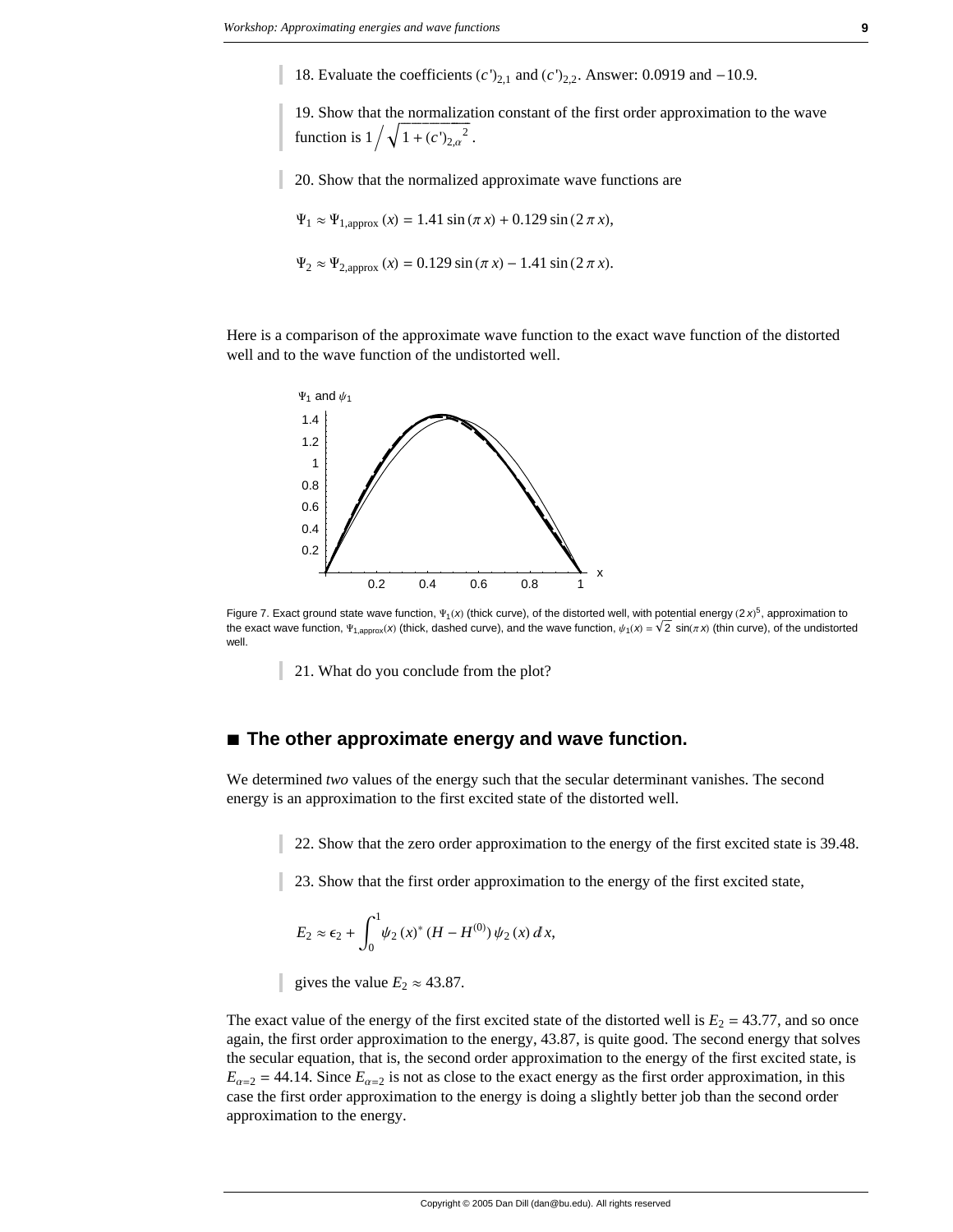Here is a comparison of the normalized approximate wave function,  $\Psi_{2,\text{approx}}$ , to the exact wave function of the distorted well and to the wave function of the undistorted well, for the first excited state.



Figure 8. Exact first excited state wave function,  $\Psi_2(x)$  (thick curve), of the distorted well, with potential energy (2 x)<sup>5</sup>, approximation to the exact wave function,  $\Psi_{2,\text{approx}}(X)$ , (thick, dashed curve), and the wave function,  $\psi_2(X) = \sqrt{2} \sin(2\pi X)$  (thin curve), of the undistorted well. The exact and approximate wave functions have been multiplied by -1 to match the phase of the wave function of the undistorted well.

24. What do you conclude from the plot?

## ■ Accuracy of the second order approximation to energy and the first **order approximation to the wave function**

Let's see how the second order approximation works for a modified version of the distorted well.

29. Show that the equations for the expansion coefficients are now

$$
\begin{pmatrix} H_{1,1} - E_{\alpha} & H_{1,2} \\ H_{2,1} & H_{2,2} - E_{\alpha} \end{pmatrix} \begin{pmatrix} c_{1,\alpha} \\ c_{2,\alpha} \end{pmatrix} = \begin{pmatrix} 90.27 - E_{\alpha} & -93.45 \\ -93.45 & 180.2 - E_{\alpha} \end{pmatrix} \begin{pmatrix} c_{1,\alpha} \\ c_{2,\alpha} \end{pmatrix} = 0
$$

The values of  $E_\alpha$  that solve the secular equation corresponding to these equations are  $E_{\alpha=1} = 31.52$ and  $E_{\alpha=2} = 238.9$ . As before, the lower of these two values is the second order approximation to the ground state energy.

Proceeding in the same way as before, you can find that the expansion coefficients, relative to  $c_{1,\alpha} = 1$ , are  $(c')_{2,1} = 0.629$  and  $(c')_{2,2} = -1.591$ , and so that the normalized approximation to the ground state wave function is  $\Psi_1 \approx 1.20 \sin(\pi x) + 0.753 \sin(2 \pi x)$ .

Here is a comparison of the normalized approximate wave function to the exact wave function of the new distorted well and to the wave function of the undistorted well.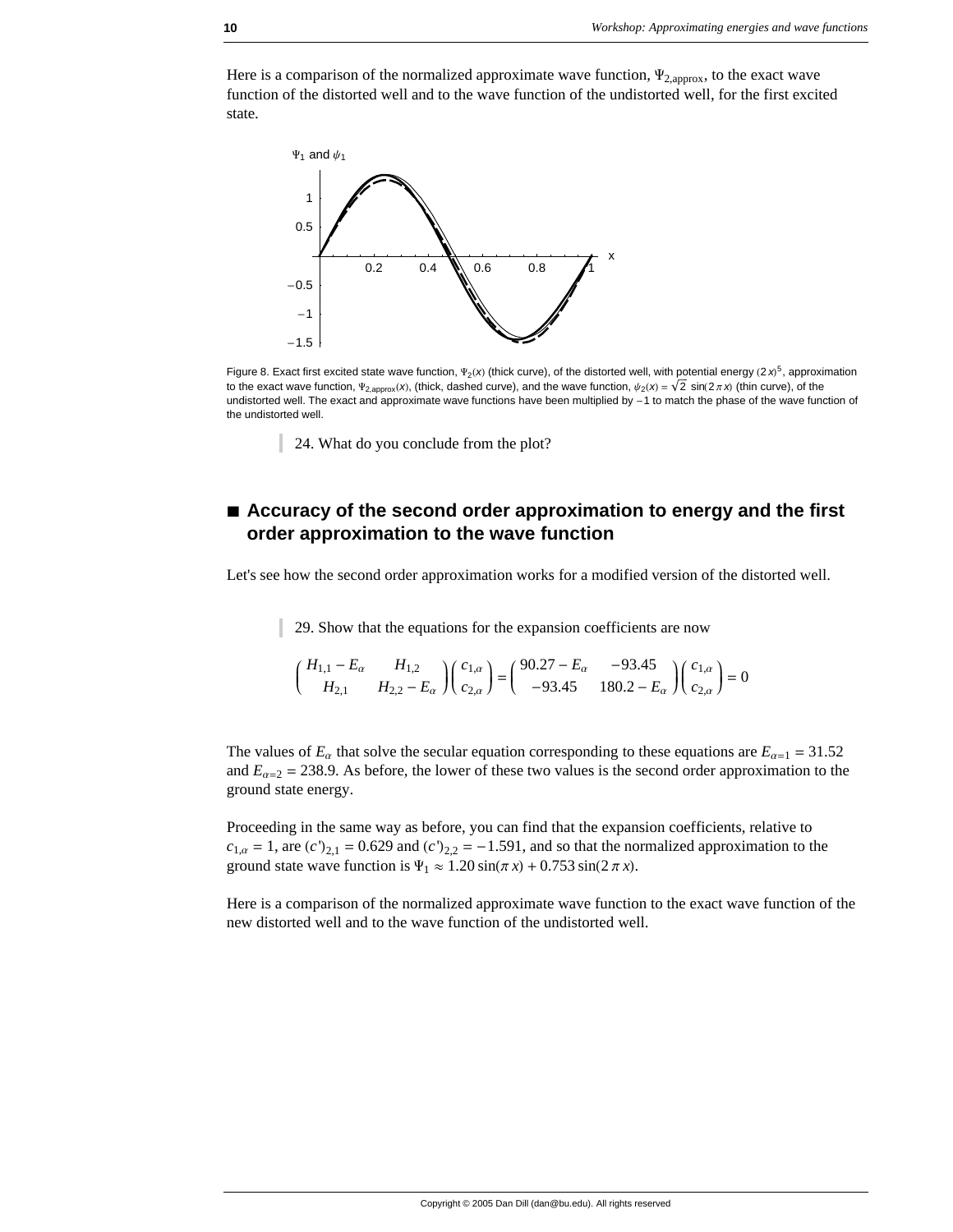

Figure 9. Exact ground state wave function,  $\Psi_1(x)$  (thick curve), of the modified distorted well, with potential energy  $(4x)^5$ , approximation to the exact wave function (thick, dashed curve), and the wave function,  $\psi_1(x) = \sqrt{2} \sin(\pi x)$ , (thin curve) of the undistorted well.

25. What do you conclude from the plot?

Recall that the exact value of the energy of the ground state of the modified distorted well is  $E_1 = 29.62$ , and that the first order approximation to the ground state energy is 90.27; that is, the first order approximation to the energy was very poor for this case. The first, lowest energy that solves the secular equation, that is, the second order approximation to the energy of the ground state, is  $E_{\alpha=1}$  = 31.52, and so the second order approximation to the energy is quite good, and a major improvement over the first order approximation to the energy.

Here is a table consisting of (1) the ground state energy of the undistorted well, the first order and second order approximations to the energy of the distorted well, and the exact energy of the distorted well, and (2) the ground state energy of the undistorted well, the first order and second order approximations to the energy of the modified distorted wells, and the exact energy of the modified distorted well.

|                     | zero    | first   | second  | exact   |
|---------------------|---------|---------|---------|---------|
|                     | order   | order   | order   |         |
| $(2x)^5$ distortion | 9.86879 | 12.3812 | 12.1127 | 12.0814 |
| $(4x)^5$ distortion | 9.86879 | 90.2657 | 31.5234 | 29.6288 |

Approximate and exact energies for the alternative distorted wells. The distortion is the deviation  $H - H^{(0)}$  from the infinite square well.

> 26. Why do you suppose in this case, for the modified version of the distorted well, with potential energy  $(4x)^5$ , the first order approximation is so poor whereas the first order approximation was so good for the original version of the distorted well, with potential energy  $(2x)^5$ .

27. Based the table, and the analyses of the wave function of the undistorted well, and the first order approximate wave functions and exact wave functions of the distorted wells, shown in figures 7 and 9, propose guidelines on how to best approximate energies and wave functions in terms of those of a reference system.